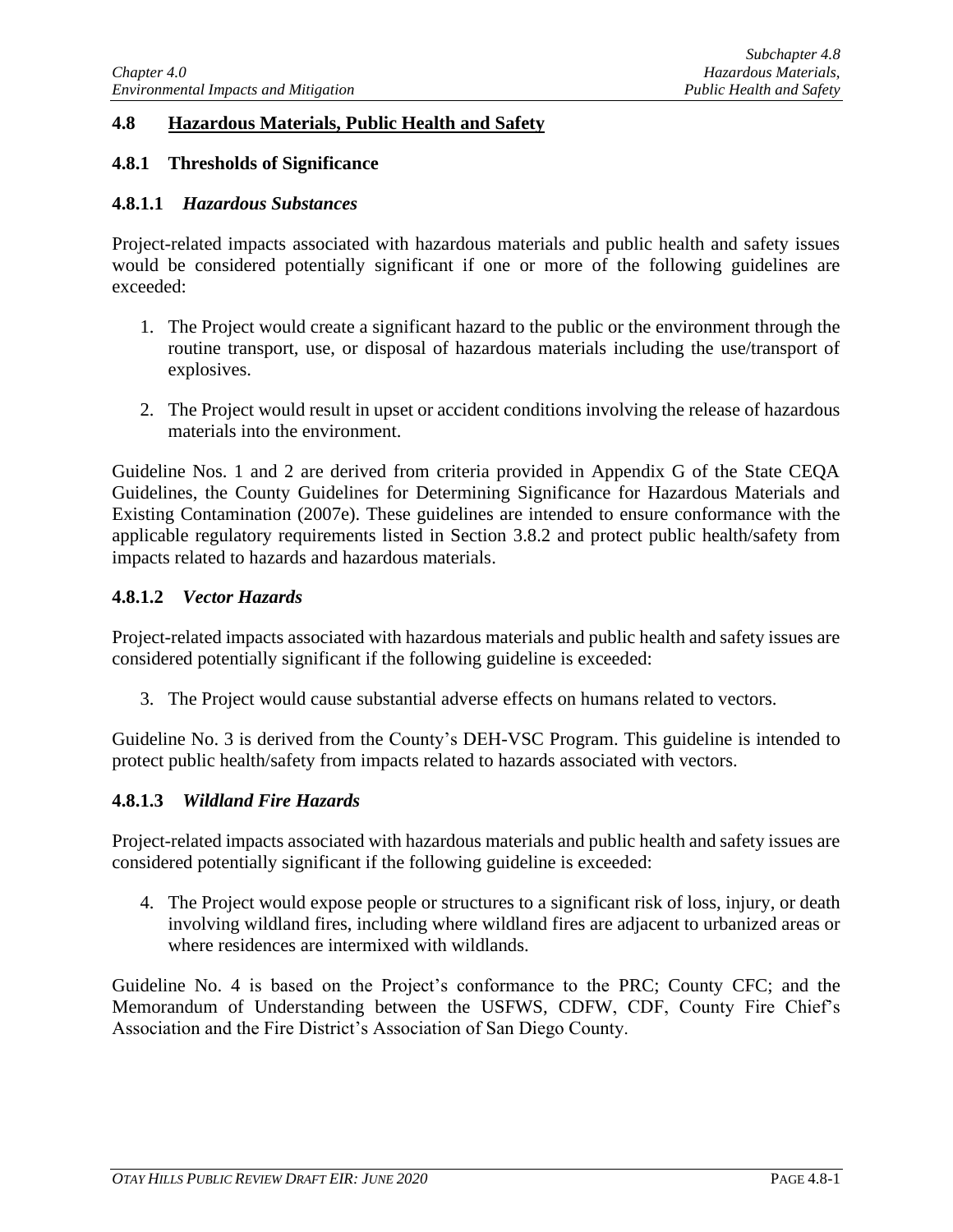# **4.8.2 Proposed Project**

# **4.8.2.1** *Analysis of Project Effects and Determination as to Significance*

## Hazardous Substances (Guideline Nos. 1 and 2)

Implementation of the Proposed Project would involve the on-site use, storage, and off-site disposal of hazardous materials related to mining equipment and vehicles. Specific materials identified for use/storage as part of Project operations include diesel fuel, gasoline, lubricants (e.g., grease and engine oil), solvents (for equipment maintenance), and coolant. On-site storage of these materials is anticipated to involve approximately 2,000 gallons for diesel fuel, 1,000 gallons for gasoline, and substantially smaller amounts for lubricants, solvents, and coolant. All noted hazardous materials would be stored in fully contained sites (e.g., double containment in enclosed buildings), with all on-site use and storage of hazardous materials to conform to applicable regulatory requirements as described above. Specifically, such conformance would entail implementing an approved HMBP or Risk Management Plan if appropriate, as well as conformance with other pertinent requirements such as OSHA, CalARP, and HMMD standards. Conformance with these requirements would ensure appropriate handling of hazardous materials and would avoid or reduce associated potential impacts related to hazardous materials to less than significant levels.

The Proposed Project also would involve the on-site use of explosives for quarrying operations, although no on-site storage of explosives is proposed. Specifically, the proposed use of explosives would entail transporting such materials into the site on an as-needed basis, with any unused explosives to be removed daily from the site for storage in an approved off-site facility. All transport and use of explosives associated with the Proposed Project would conform to applicable regulatory requirements as outlined in Subchapter 3.8, *Existing Conditions/Affected Environment, Hazardous Materials, Public Health and Safety*. Specifically, this would involve using a licensed blaster pursuant to SDIR requirements and submitting all requisite information to the County Sheriff's Department for review and approval prior to transporting explosives and implementing blasting operations. Conformance with these requirements would avoid or reduce associated potential impacts related to blasting to less than significant levels.

Based on the above discussions regarding the transport, use and storage of hazardous materials in association with the Proposed Project, as well as the isolated nature of the Project site, impacts related to EO 13045 (Protection of Children from Environmental Health Risks and Safety Risks) would be less than significant.

Proposed mining operations would not affect transmission line facilities within the noted SDG&E easement, based on the fact that a 50-foot setback from the on-site towers would be maintained. Similarly, potential impacts to the gas line located along the western and southern boundaries of the Project impact footprint would also be avoided through a 50-foot setback. For this reason, Project impacts to gas and electric facilities would be less than significant.

# Vector Hazards (Guideline No. 3)

A Vector Management Plan was prepared for the Project (EnviroMINE 2014; see Appendix J). Vector attraction is possible within the vicinity of the proposed open pit, processing plant area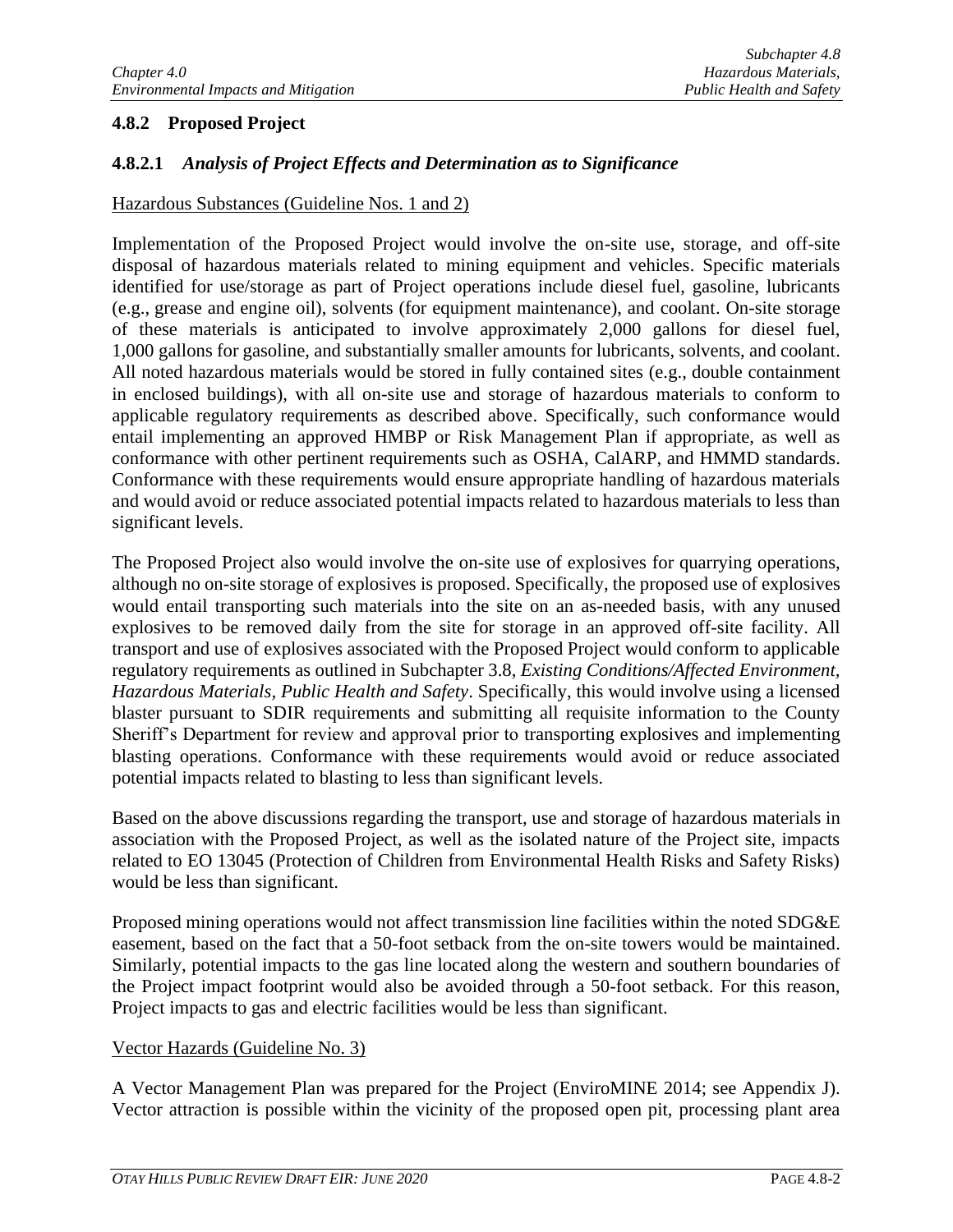ponds, and detention basins that would be constructed near the northwesterly outflow location. Water that flows into the pit would be collected in a sump and pumped to the processing plant area ponds for use with materials processing and dust control. Rainwater would be collected over a period of six to eight months, and it would be unlikely that any single rain event would overwhelm the site given the size of the proposed pit area. In addition, evaporation would reduce the amount of runoff within the pit. The following conditions would be implemented as part of Project design to ensure that water collected in the open pit, detention basin and processing plant ponds does not propagate the breeding of vectors:

- If water collects in the open pit, it would be collected in a sump and pumped to the processing plant area ponds for use with materials processing and dust control. Therefore, this water would be constantly circulating and would help to prevent the propagation of vectors. If groundwater accumulates in the excavation area, excavation would halt at that elevation. Groundwater, if present, would be treated that same way as surface water.
- During the wet season (October through March), the open pit, processing plant area ponds and detention basins would be visually inspected monthly by the operations staff for the presence of vectors and mosquito fish (*Gambusia affinis*). If necessary, corrective measures, described in this list of conditions, would be initiated.
- During the dry season (April through September), the open pit, processing plant area ponds and detention basins would be visually inspected weekly by the operations staff for the presence of vectors and mosquito fish (*Gambusia affinis*). If necessary, corrective measures, described in the next bullet in this list of conditions, would be initiated.
- Mosquitoes within the open pit, processing plant area ponds or detention basin would be controlled with the use of mosquito fish (*Gambusia affinis*). Ongoing maintenance of the open pit would be conducted in a manner that complies with DEH-VCS regulations. Ongoing maintenance would include minor grading to eliminate potential water retention pockets and to ensure slope stability and drainage, and monitoring of the open pit, processing plant area ponds vector conditions. Maintenance would continue until backfilling of the pit is complete.

Implementation of Project design measures listed above and in Table 2-4 would avoid the potential for an increase in vector populations at the Project site and would reduce potential public health and safety impacts to less than significant levels, pursuant to Significance Guideline No. 3.

# Wildland Fire Hazards (Guideline No. 4)

A Conceptual Fire Protection Plan (FPP) was prepared for this Project (EnviroMINE 2019a, provided in Appendix K of this EIR). The FPP is the basis for determining the potential public health and safety risk to people and structures on or in the vicinity of the Project impact footprint as a result of wildfires. The Proposed Project itself would not involve the development of any permanent structures that might be vulnerable to wildfires; structures on site would consist of mining and processing equipment, lab, equipment maintenance shop, and a modular office trailer. Other habitable structures would include an equipment maintenance shop (10,330 sf) and lab (1,000 sf). The equipment maintenance shop would include metal-sided or concrete tilt-up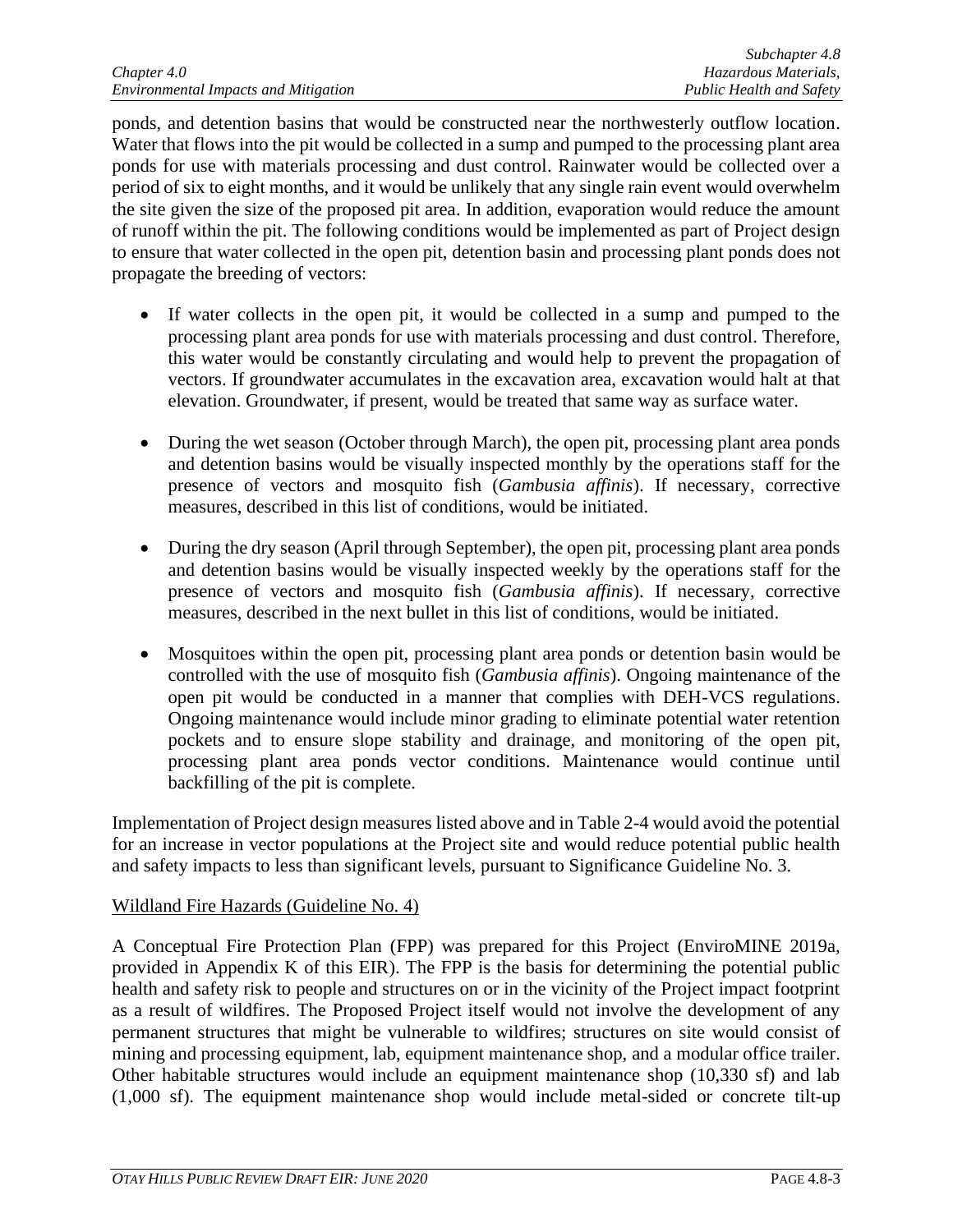construction and large roll-up doors. Therefore, the shop would not be fully enclosed during regular business hours. The lab would be used for various material testing for the duration of the operation and would include fire sprinklers. An SDG&E access road (14-ft wide decomposed granite) would be located between the lab and the eastern project boundary. Existing vegetation near these structures would be cleared in preparation for mining activities, creating a buffer , or vegetation management zone, of at least 100 feet wide and would surround all habitable structures. This buffer would make it unlikely that a vegetation fire would affect the structures on site, so a risk assessment/fire spread model would not be necessary for the Project site. However, a fire originating on site could spread to nearby inhabited residential, commercial, or industrial structures, the closest of which are the Calpine power plant on a lot abutting the northwestern edge of the Project impact footprint and the Vulcan Materials Company asphalt plant on a lot abutting the southwestern edge of the impact footprint. The most likely scenario for a wildland fire event would occur during the summer months, when fuel moisture and humidity are low and temperature is high, and/or during the initial stages of clearing, when heavy equipment is working in the brush and overburden prior to start up. The cause would most likely be associated with heavy equipment, such as a spark struck from an equipment blade on a rock; hot carbon particles from exhaust or catalytic converters; or fire in the equipment itself due to a mechanical malfunction. Other possibilities could include welding, carelessly discarded smoking materials, or other vehicle use.

As part of the Project design features, the Proposed Project would include implementation of the Project-specific Conceptual Fire Protection Plan (Appendix K). Implementation of the following Project design features would reduce the potentially significant Project impact to public safety from wildfires in the area surrounding the Project impact footprint to less than significant levels:

- Existing vegetation near the proposed trailer and processing equipment would be cleared in preparation for mining activity. A buffer, or vegetation management zone, of at least 100 feet wide would surround all habitable structures. The vegetation management zone would begin at the structures or processing equipment and extend out on all sides to the unmodified vegetation. Vegetation management zones would be installed at the time of construction and would be maintained annually at the expense of the Project operator, prior to May 1, on an ongoing basis.
- There would be a 30-foot wide vegetation management zone maintained by the applicant around all retention basins and water district and power line rights-of-way within the Project impact footprint.

An annual vegetation management inspection, funded by the Project operator, would be conducted by a qualified wildland fire protection consultant to assure compliance with the Conceptual Fire Protection Plan, and a report shall be submitted to the operator, the SDCFA Fire Chief, and the County PDS Fire Marshal.

- All structures greater than 500 sf would be equipped with automatic fire sprinkler systems designed and installed per the appropriate National Fire Protection Association (NFPA) standard.
- Access roads would comply with the California Fire Code, County Fire Code and County CFC and would be provided when the closest exterior wall of the first floor of any structure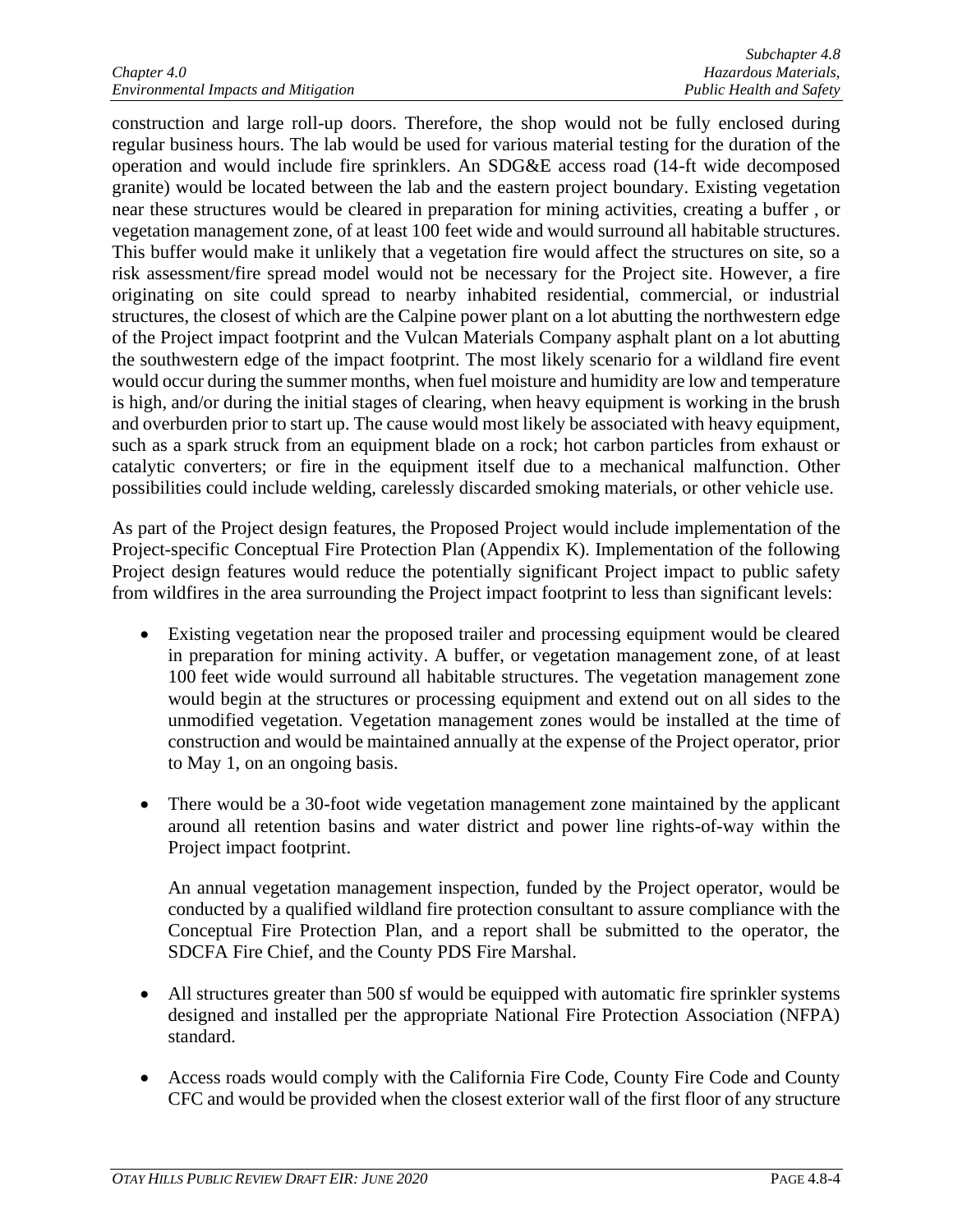is beyond 150 feet from the closest Fire Department vehicle access. All fire apparatus access roads would be a minimum of 24 feet wide and would be all-weather and meet RFPD and PDS requirements for fire access. Access roads would be installed and usable before combustible construction occurs on site. There would be no overhanging canopies. There would be no road grades over 15 percent, unless approved by the Fire Chief and mitigated (20 percent maximum). Dead end access roads would have an approved turnaround. Angle of departure and approach would be approved by the Fire Chief (Fire Code maximum is 7 degrees). Automatic gates would comply with the County Fire Code Section 902.2.4.3. All gates on access roads would have Knox (or equivalent) emergency key-operated switches overriding all command functions and opening the gate. The key switch would be dual keyed or have dual switches to allow law enforcement access. Gates would be subject to SDCFA and PDS approval.

• Prior to introduction of combustible material on site, a fire hydrant would be installed and operable at the nearest intersection to the site (such as the existing fire hydrant located approximately 500 feet west of the northeastern corner of the Project impact footprint). If other hydrants are required, their location(s) would be determined prior to initiation of mining activities. Fire hydrants would be of an approved type and have one 4-inch outlet and one 2.5-inch outlet, unless otherwise specified by the SDCFA Fire Chief. Fire hydrants would have a 3-foot by 3-foot gravel (for dry barrel hydrant) or concrete pad at base for weed control. Reflective blue dot hydrant markers would be located in the center of the road to indicate the location of a hydrant.

Implementation of the Project design features described above would not avoid the public health and safety risk associated with wildfires altogether; therefore, it is anticipated the potential impacts associated with loss, injury, or death as a result of wildfires would be less than significant.

# **4.8.2.2** *Significance of Impacts Prior to Mitigation*

# Hazardous Substances

Identified potential impacts associated with hazardous substances during implementation of the Proposed Project would be less than significant.

# Vector Hazards

The Project would implement Project design features, which would result in vector impacts being less than significant.

# Wildland Fire Hazards

The Project would implement Project design features, which would result in wildland fire impacts being less than significant.

# **4.8.2.3** *Mitigation Measures*

Because impacts identified with respect to hazardous materials, vectors and wildland fire hazards would be less than significant, mitigation is not necessary.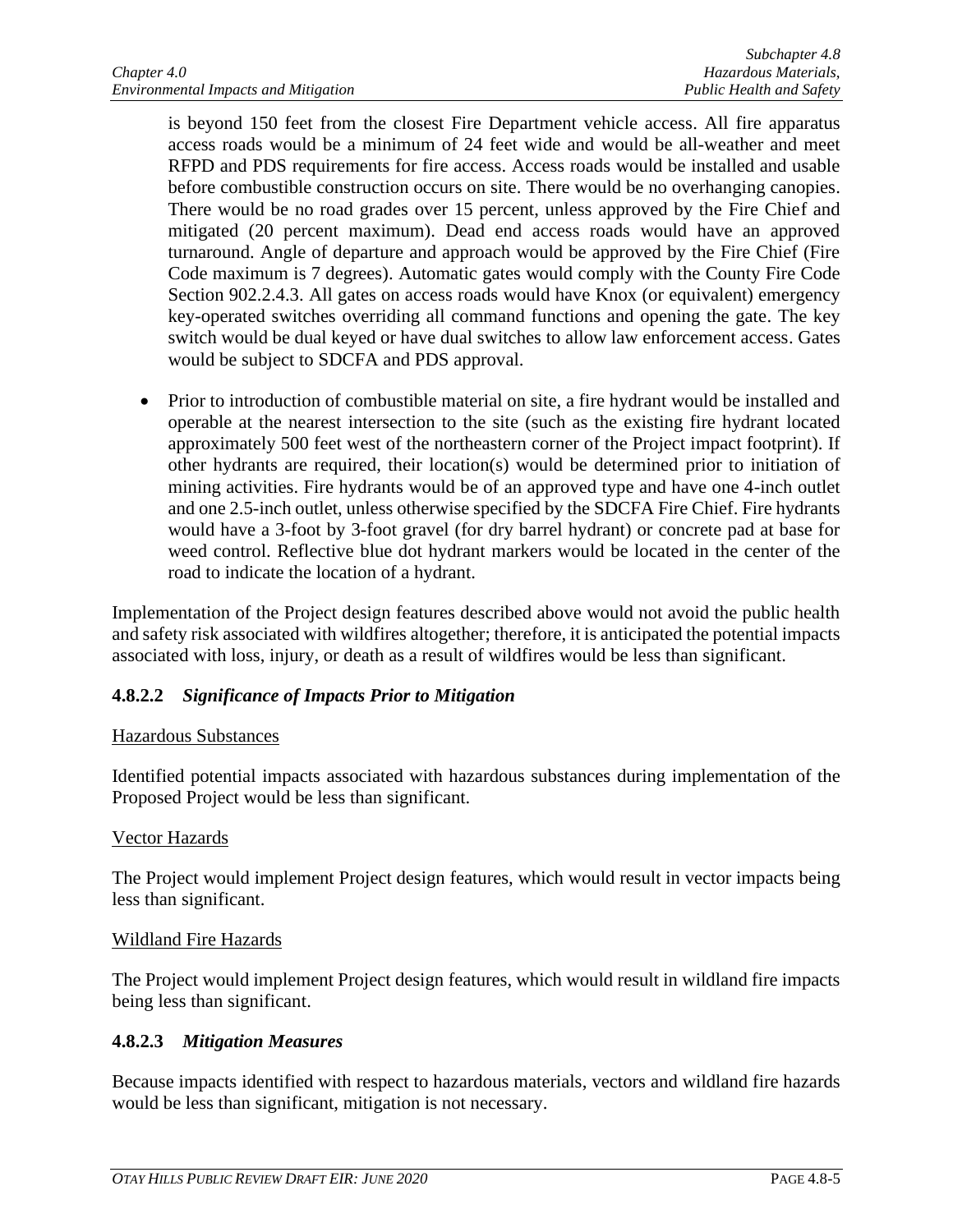# **4.8.2.4** *Conclusion*

Based on the discussions provided above, potential Project-specific and cumulative hazardous materials impacts associated with implementation of the Proposed Project would be effectively avoided or reduced below identified significance guidelines through proposed design/operation measures and conformance with established regulatory requirements. Accordingly, no mitigation measures are required or proposed with respect to hazardous materials. The Proposed Project would include the implementation of Project design features to reduce impacts related to vectors and wildland fires to less than significant levels.

# **4.8.3 Extraction to Natural Grade Alternative**

# **4.8.3.1** *Analysis of Project Effects and Determination as to Significance*

## Hazardous Substances (Guideline Nos. 1 and 2)

This alternative would involve similar on-site use/storage and off-site disposal requirements for hazardous materials as described for the proposed project. Specifically, this would entail materials such as diesel fuel, gasoline, lubricants, solvents and coolant, with stored quantities generally the same as or less those described for the proposed project. All on-site use and storage of hazardous materials would require conformance with applicable regulatory requirements as noted above in Section 4.8.2 (refer also to Subchapter 3.8, *Hazardous Materials, Public Health and Safety*, including implementation of an approved HMBP and/or Risk Management Plan (as appropriate), as well as other pertinent requirements such as OSHA, California Accidental Release Plan and HMMD standards. Similar to the Proposed Project, conformance with these requirements would avoid or reduce associated potential impacts related to hazardous materials below a level of significance.

The use of explosives under this alternative would also be similar to the proposed project, with all transport and use required to conform with applicable regulatory requirements as outlined in Subchapter 3.8. As noted above in Section 4.8.3 for the Proposed Project, conformance with these requirements would avoid or reduce associated potential blasting impacts from the Extraction to Natural Grade Alternative below a level of significance.

Mining operations under this alternative would not impact on-site transmission line facilities or the relocated natural gas line easement, for similar reasons as noted above for the Proposed Project.

#### Vector Hazards (Guideline No. 3)

The Extraction to Natural Grade Alternative would not involve a mining pit component, as is proposed under the Project; instead, this alternative would result in generally sloping pads. Accordingly, it is less likely that vector attraction and breeding with occur under this alternative when compared to the Proposed Project. Nonetheless, this alternative would implement the same design measures for the processing plant area ponds and detention basins as under the Proposed Project, which would reduce impacts related to vector hazards to less than significant levels.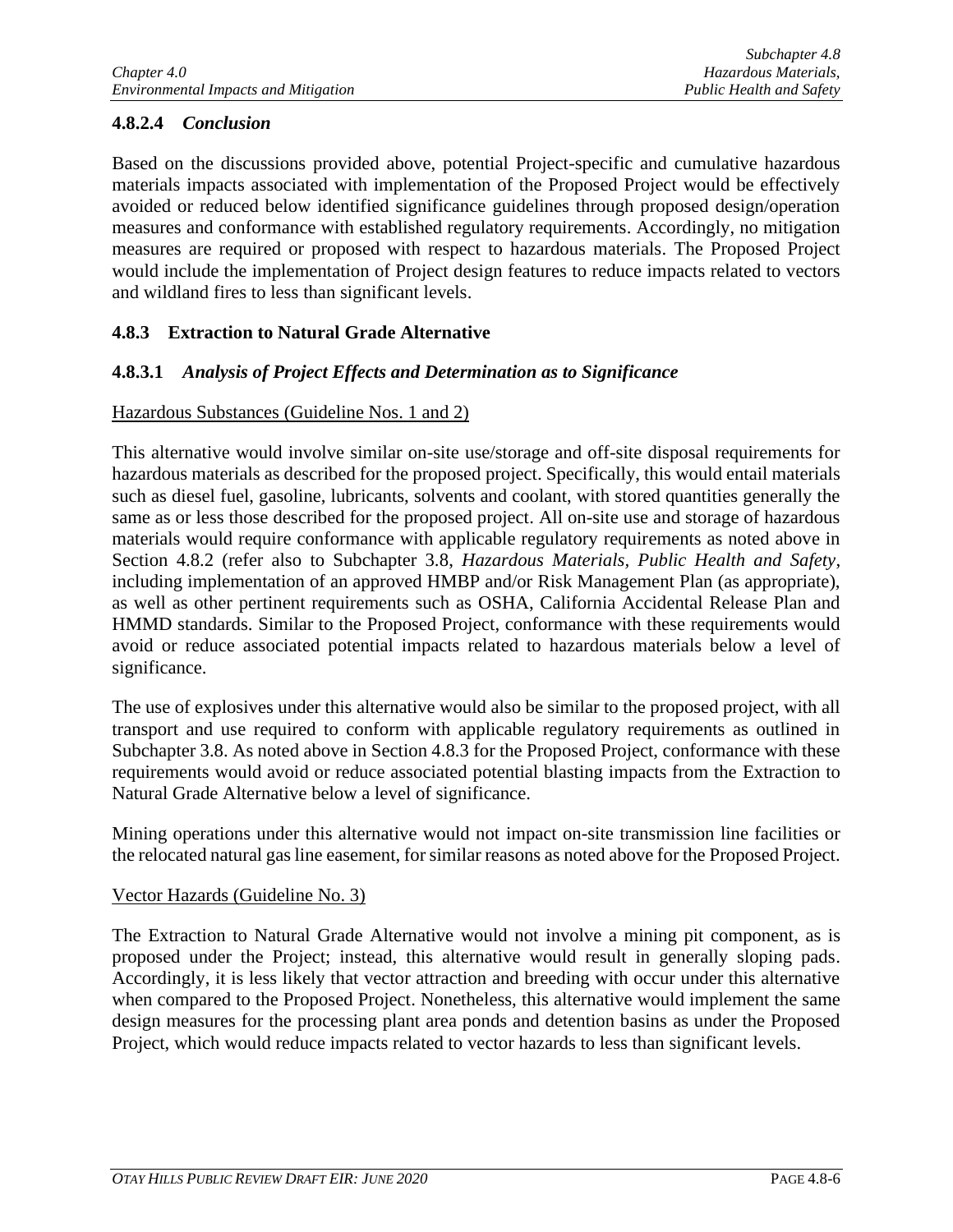Wildland Fire Hazards (Guideline No. 4)

As in the case of the Proposed Project, the Extraction to Natural Grade Alternative would not involve the development of any permanent structures that might be vulnerable to wildfires, and existing vegetation near the proposed mining, processing and management facilities would be cleared in preparation for mining activities, creating a buffer at least 100 feet wide. However, a fire originating on site could spread to nearby inhabited residential, commercial or industrial structures. As described in Subsection 4.8.3.1 above, the greatest potential for a wildland fire event would occur during the summer months, and/or during the initial stages of clearing, when heavy equipment is working in the brush and overburden prior to start up.

Such a fire would have the potential to become a catastrophic fire event, spreading rapidly through brush; however, similar to the Proposed Project, this alternative would implement the design features presented above in Subsection 4.8.3.1. Implementation of these design features would not avoid the public health and safety risk associated with wildfires altogether. Nonetheless, it is anticipated the potential impacts associated with loss, injury or death as a result of wildfires would be reduced to a level that is less than significant.

# **4.8.3.2** *Significance of Impacts Prior to Mitigation*

# Hazardous Substances

Identified potential impacts associated with hazardous substances during implementation of the Extraction to Natural Grade Alternative would be less than significant.

# Vector Hazards

The Extraction to Natural Grade Alternative would implement design measures, which would reduce vector impacts to less than significant levels.

#### Wildland Fire Hazards

The Extraction to Natural Grade Alternative would implement design features, which would reduce wildland fire impacts to less than significant levels.

# **4.8.3.3** *Mitigation Measures*

Because no significant impacts were identified with respect to hazardous materials, vectors or wildland fire hazards, mitigation is not necessary.

# **4.8.3.4** *Conclusion*

Based on the discussions provided above, potential Project-specific and cumulative hazardous materials impacts associated with implementation of this alternative would be effectively avoided or reduced below identified significance guidelines through proposed design/operation measures and conformance with established regulatory requirements. Accordingly, no mitigation measures are required or proposed with respect to hazardous material. This alternative would include the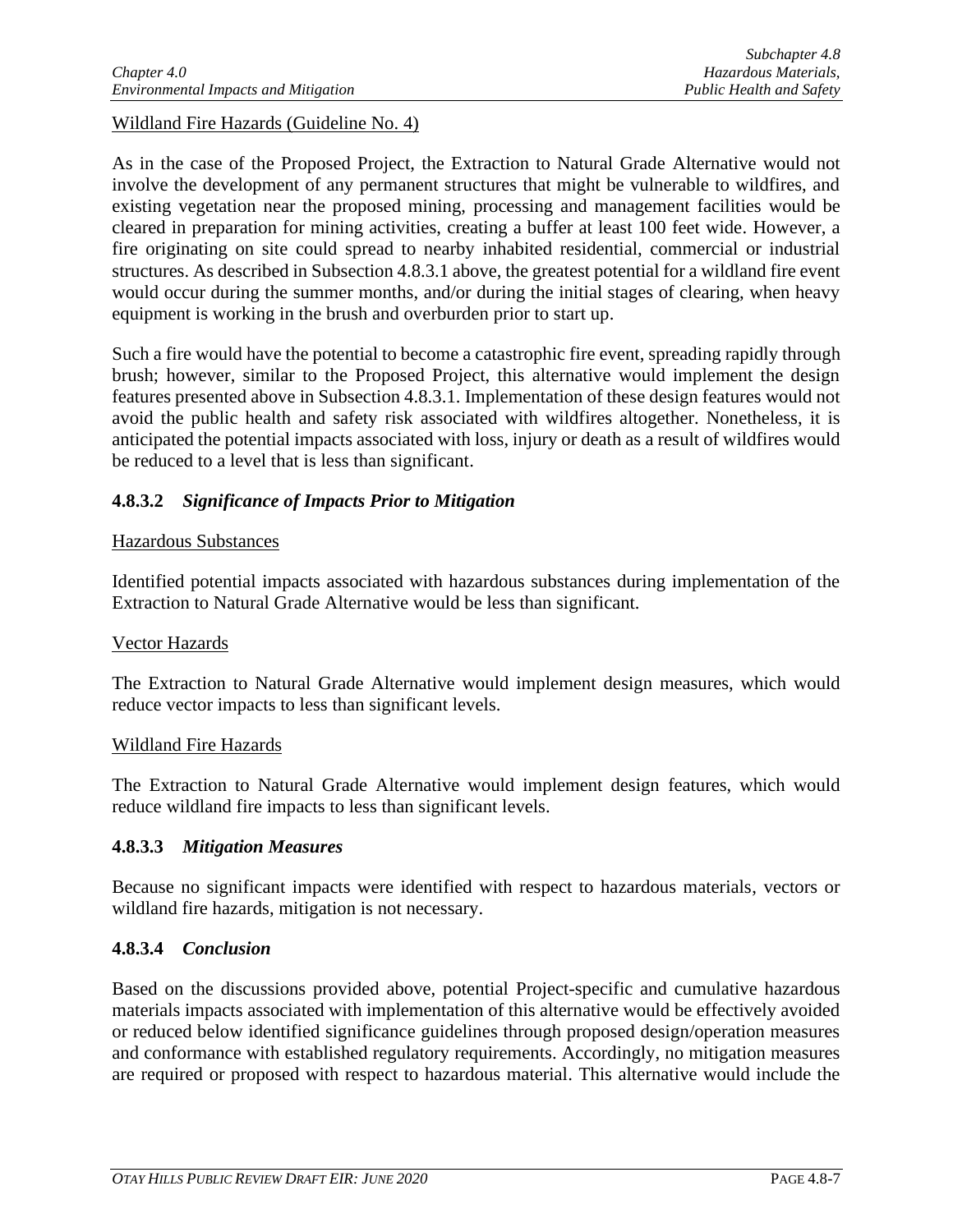implementation of design features to reduce impacts related to vectors and wildland fire hazards to less than significant levels.

# **4.8.4 Extraction to Varying Depth Alternative**

## **4.8.4.1** *Analysis of Project Effects and Determination as to Significance*

#### Hazardous Substances (Guideline Nos. 1 and 2)

This alternative would involve similar on-site use/storage and off-site disposal requirements for hazardous materials as described for the Proposed Project. These materials would include diesel fuel, gasoline, lubricants, solvents and coolant, with stored quantities generally the same as or less those described for the Proposed Project. All on-site use and storage of hazardous materials would require conformance with applicable regulatory requirements as noted above in Section 4.8.2 (refer also to Subchapter 3.8), including implementation of an approved HMBP and/or Risk Management Plan (as appropriate), as well as other pertinent requirements such as OSHA, California Accidental Release Plan and HMMD standards. Conformance with these requirements would avoid or reduce associated potential impacts related to hazardous materials below a level of significance.

The use of explosives under this alternative would also be similar to the Proposed Project, with all transport and use required to conform with applicable regulatory requirements as outlined in Subchapter 3.8. As noted above in Section 4.8.3 for the Proposed Project, conformance with these requirements would avoid or reduce associated potential blasting impacts from the Extraction to Varying Depth Alternative below a level of significance.

Mining operations under this alternative would not impact on-site transmission line facilities or the relocated natural gas line easement, for similar reasons as noted above for the Proposed Project.

#### Vector Hazards (Guideline No. 3)

The Extraction to Varying Depth Alternative, similar to the Proposed Project, would result in a pit in which water could pond, and thus, attract vectors. This alternative would, however, implement the same design measures as under the Proposed Project, which would reduce impacts related to vector hazards to less than significant levels.

#### Wildland Fire Hazards (Guideline No. 4)

The Extraction to Varying Depth Alternative would not involve the development of any permanent structures that might be vulnerable to wildfires. Existing vegetation near the proposed mining, processing and management facilities would be cleared in preparation for mining activities, creating a buffer at least 100 feet wide. However, a fire originating on site could spread to nearby inhabited residential, commercial or industrial structures. As described in Subsection 4.8.3.1 above, the greatest potential for a wildland fire event would occur during the summer months, and/or during the initial stages of clearing, when heavy equipment is working in the brush and overburden prior to start up.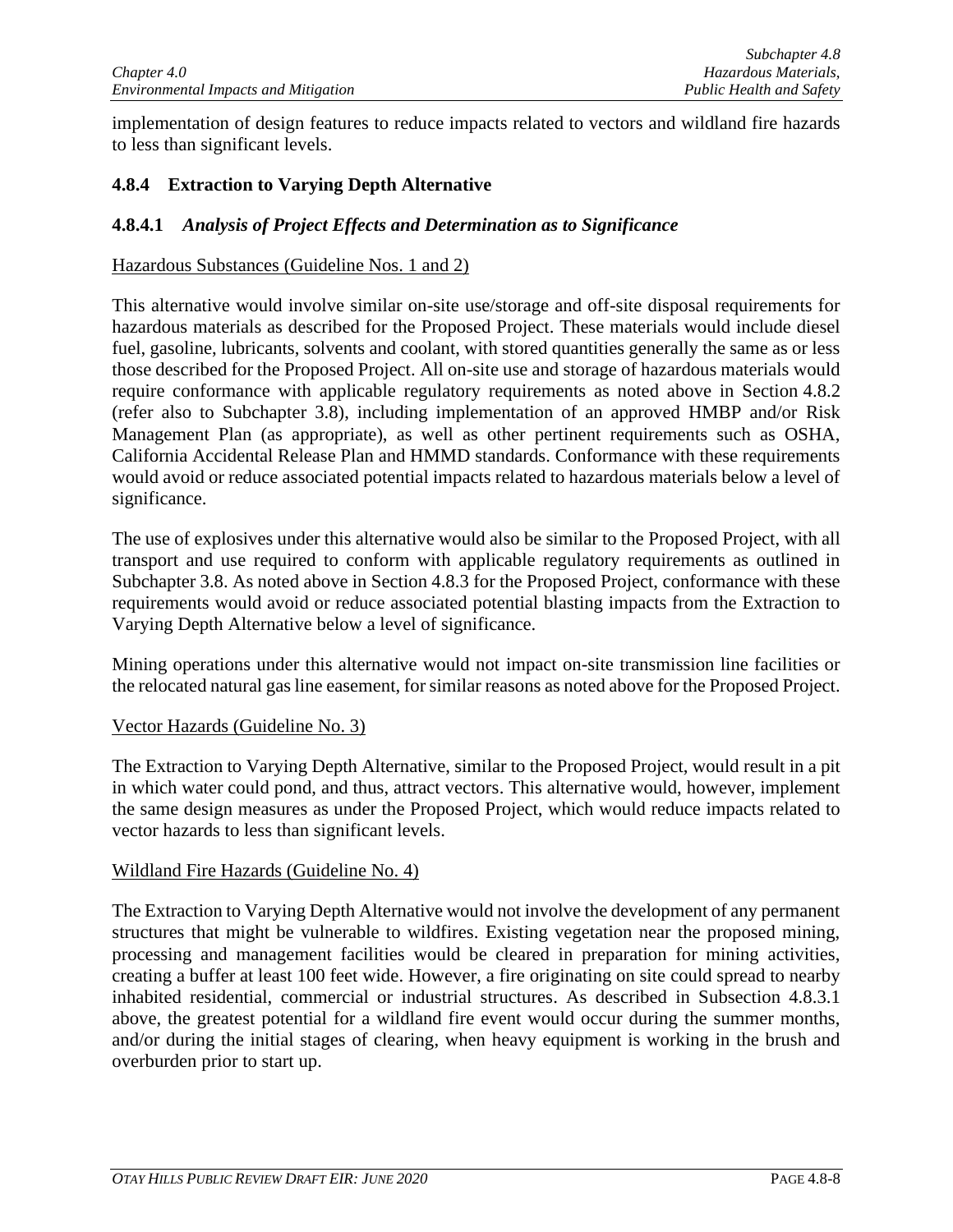Such a fire would have the potential to become a catastrophic fire event, spreading rapidly through brush; however, similar to the Proposed Project, this alternative would implement the design features presented above in Subsection 4.8.3.1. Implementation of these design features would not avoid the public health and safety risk associated with wildfires altogether. Nonetheless, it is anticipated the potential impacts associated with loss, injury or death as a result of wildfires would be reduced to a level that is less than significant.

# **4.8.4.2** *Significance of Impacts Prior to Mitigation*

# Hazardous Substances

Identified potential impacts associated with hazardous substances during implementation of the Extraction to Varying Depth Alternative would be less than significant.

# Vector Hazards

The Extraction to Varying Depth Alternative would implement design measures, which would reduce vector impacts to less than significant levels.

## Wildland Fire Hazards

The Extraction to Varying Depth Alternative would implement design features, which would reduce wildland fire impacts to less than significant levels.

## **4.8.4.3** *Mitigation Measures*

Because no significant impacts were identified with respect to hazardous materials, vectors or wildland fire hazards, mitigation is not necessary.

# **4.8.4.4** *Conclusion*

Based on the discussions provided above, potential Project-specific and cumulative hazardous materials impacts associated with implementation of this alternative would be effectively avoided or reduced below identified significance guidelines through proposed design/operation measures and conformance with established regulatory requirements. Accordingly, no mitigation measures are required or proposed with respect to hazardous material. This alternative would include the implementation of design measures to reduce impacts related to vectors and wildland fires to less than significant levels.

# **4.8.5 No Project/Existing Plan Alternative**

# **4.8.5.1** *Analysis of Project Effects and Determination as to Significance*

# Hazardous Substances (Guideline Nos. 1 and 2)

This alternative would entail development of the site for mixed industrial and rural residential uses, as described in Section 2.5 of this EIR. The exact type and extent of industrial uses that would be implemented under this alternative are not known, with associated hazardous material use also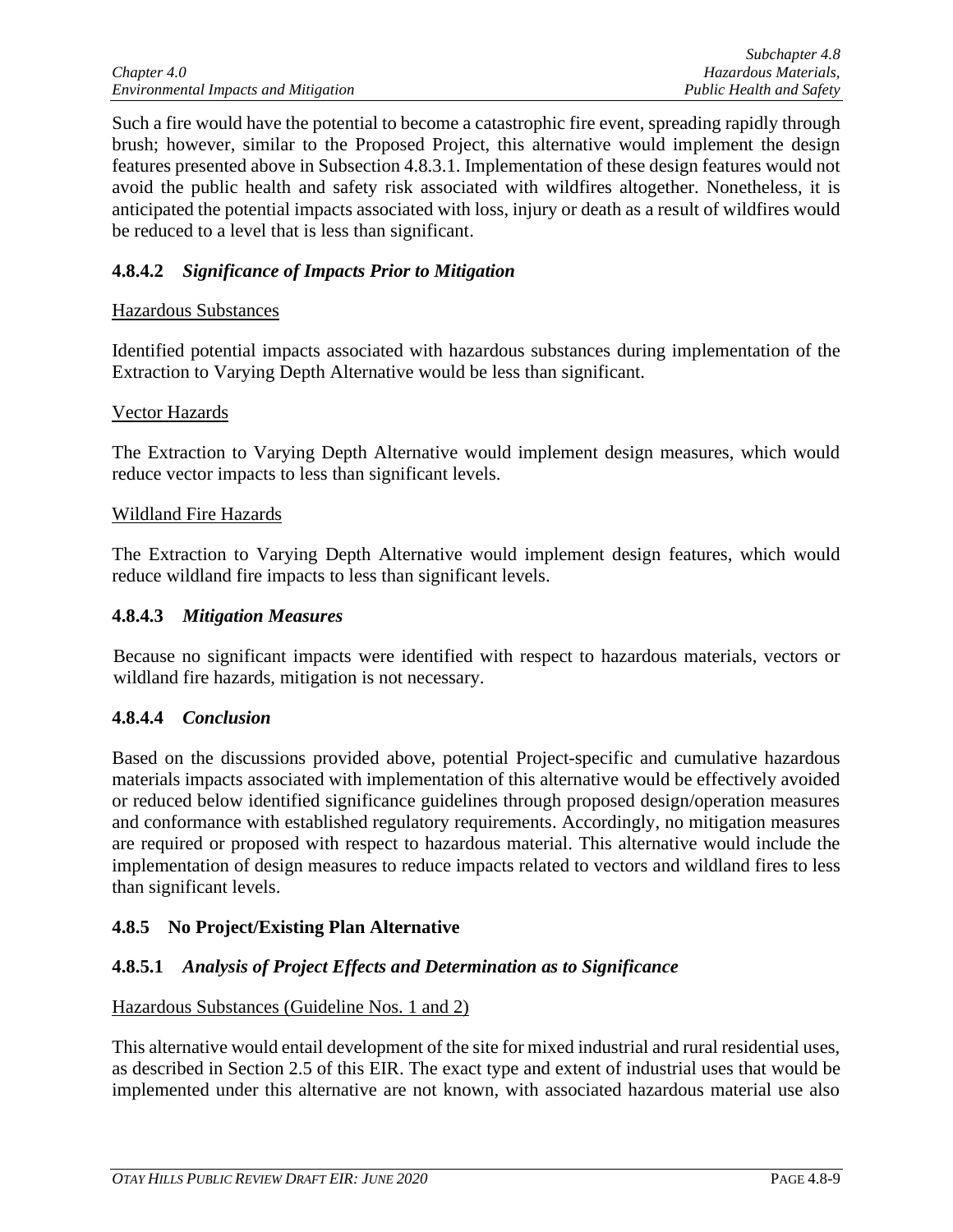unknown. Based on the nature of existing industrial development in the Project site vicinity, however (refer to Section 3.8.3.1), it is considered likely that similar uses would occur on-site under this alternative. Accordingly, associated hazardous material use and storage may include hazardous materials/related hazards such as propane/fire, fuel and oil/fire, compressed gases/pressure release, and acids and bases/reactive and acute hazards. While specific hazardous material use and storage under this alternative may vary from these assumptions based on the type of development as noted, all associated use and storage of hazardous materials would be subject to applicable regulatory requirements as described in Section 3.8.2 of this document. Accordingly, potential impacts related to such activities would be avoided or reduced below a level of significance for similar reasons as described under the proposed project.

It is anticipated that the use of explosives under this alternative would not be required, or that such use would be limited to minor, short-term efforts related to site grading and excavation. If blasting were to be required, all transport and use would be required to conform with applicable regulatory requirements as described for the Proposed Project and outlined in Subchapter 3.8. As noted above in Section 4.8.2 for the Proposed Project, conformance with these requirements would avoid or reduce associated potential blasting impacts from the No/Project Existing Plan Alternative below a level of significance.

Site development under this alternative would be required to avoid physical effects to on-site transmission line facilities and the relocated natural gas line easement, as described above for the proposed project (e.g., through the use of setbacks). Accordingly, no associated significant impacts to those facilities would occur from implementation of the No Project/Existing Plan Alternative.

# Vector Hazards (Guideline No. 3)

The No Project/Existing Plan Alternative would not result in a pit, as would the Proposed Project. Accordingly, it is less likely that vector attraction and breeding with occur under this alternative when compared to the Proposed Project. Nonetheless, this alternative would implement the same design measures as under the Proposed Project, which would reduce impacts related to vector hazards to less than significant levels.

# Wildland Fire Hazards (Guideline No. 4)

Implementation of the No Project/Existing Plan Alternative would involve the development of permanent structures on the Project site for industrial and residential uses. Given the prevailing conditions on site described in Section 3.8.3.3, including the type and continuity of vegetation, topography, erratic winds, and potential drought conditions, these permanent structures would be vulnerable to wildfires. This would represent a potentially significant project impact to public safety from wildfires; however, similar to the Proposed Project, this alternative would implement the design features presented above in Subsection 4.8.2.1. Implementation of these design features would not avoid the public health and safety risk associated with wildfires altogether. Nonetheless, it is anticipated the potential impacts associated with loss, injury, or death as a result of wildfires would be reduced to a level that is less than significant.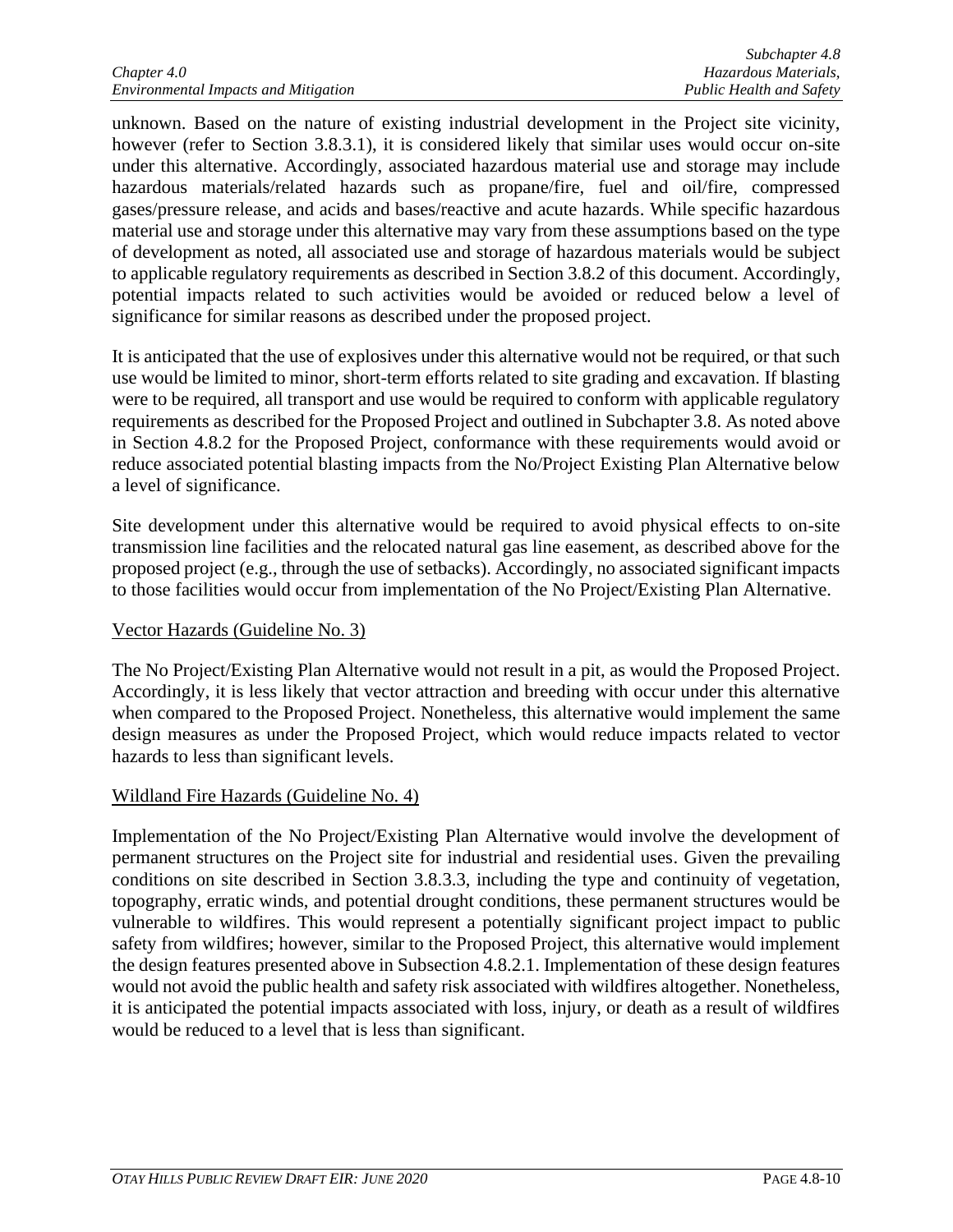# **4.8.5.2** *Significance of Impacts Prior to Mitigation*

## Hazardous Substances

Identified potential impacts associated with hazardous substances during implementation of the Existing Plan Alternative would be less than significant.

## Vector Hazards

The No Project/Existing Plan Alternative would implement design measures, which would reduce vector impacts to less than significant levels.

## Wildland Fire Hazards

The No Project/Existing Plan Alternative would implement design measures, which would reduce wildland fire impacts to less than significant levels.

# **4.8.5.3** *Mitigation Measures*

Because no significant impacts were identified with respect to hazardous materials, vectors or wildland fire hazards, mitigation is not necessary.

# **4.8.5.4** *Conclusion*

Based on the discussions provided above, potential Project-specific and cumulative hazardous materials impacts associated with implementation of this alternative would be effectively avoided or reduced below identified significance guidelines through proposed design/operation measures and conformance with established regulatory requirements. Accordingly, no mitigation measures are required or proposed with respect to hazardous materials. This alternative would include the implementation of design measures to reduce impacts related to vectors and wildland fires to less than significant levels.

# **4.8.6 No Project Alternative**

# **4.8.6.1** *Analysis of Project Effects and Determination as to Significance*

Under this alternative, no development of the site would occur. Accordingly, there would be no potential impacts related to hazardous materials or public health and safety.

#### **4.8.6.2** *Significance of Impacts Prior to Mitigation*

Under this alternative, no impacts associated with hazardous materials, public health or safety would occur.

#### **4.8.6.3** *Mitigation Measures*

Because no impacts associated with hazardous materials, public health or safety would occur, no mitigation measures would be required.